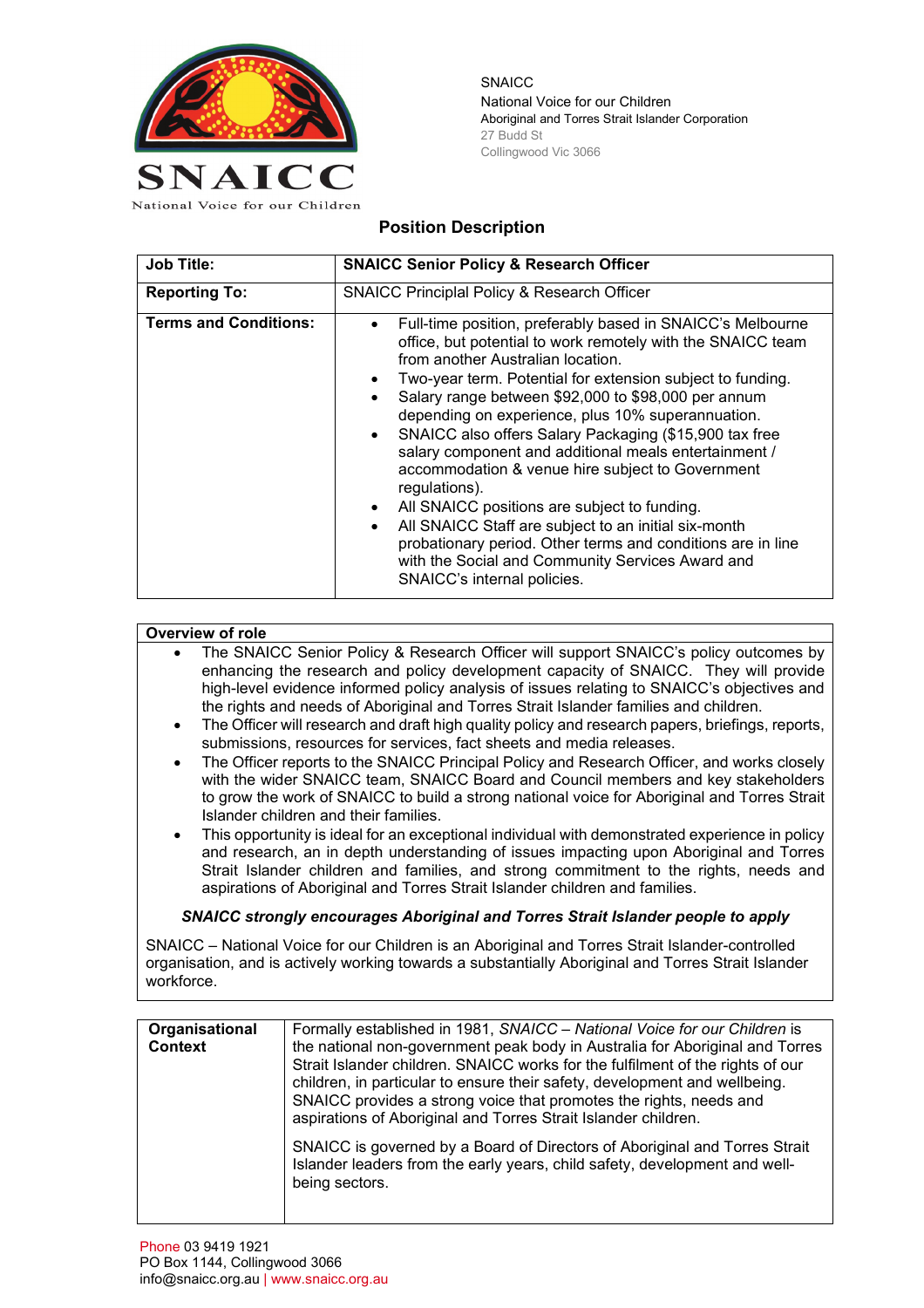|                                          | SNAICC provides key roles on behalf of Aboriginal and Torres Strait Islander<br>children and their families including:                                                                                                                                                                                                                                                                                                                                                                                                        |
|------------------------------------------|-------------------------------------------------------------------------------------------------------------------------------------------------------------------------------------------------------------------------------------------------------------------------------------------------------------------------------------------------------------------------------------------------------------------------------------------------------------------------------------------------------------------------------|
|                                          | research and policy development, with high-level leadership, policy<br>$\bullet$<br>papers and sector representation<br>training and resource design, development and delivery including<br>$\bullet$<br>topics such as early childhood development, family violence,<br>partnerships, family support, trauma and cultural competency<br>resource development, communications and publications<br>٠<br>support for sector development, membership and networking.<br>$\bullet$                                                |
| <b>Reporting</b><br><b>Relationships</b> | The SNAICC Senior Policy & Research Officer reports to the<br>$\bullet$<br>SNAICC Principal Policy & Research Officer.<br>The SNAICC Senior Policy & Research Officer will also liaise as<br>$\bullet$<br>necessary with other office bearers including members of the<br>SNAICC Council policy and research sub-committee, SNAICC's<br>membership and SNAICC's internal management team and the<br>wider community (including Government and NGOs) as needed.                                                                |
| <b>SNAICC Funding</b>                    | SNAICC is primarily government-funded.<br>$\bullet$<br>Funding is also obtained from other sources through project<br>$\bullet$<br>submissions, philanthropic contributions and applications to non-<br>government organisations.<br>As with all SNAICC staff, this position is subject to ongoing funding.<br>$\bullet$                                                                                                                                                                                                      |
| Organisational<br><b>Operations</b>      | The nature of SNAICC is team-oriented and all SNAICC staff are<br>$\bullet$<br>expected to take a collaborative approach to assist with performing<br>major tasks.<br>SNAICC staff members take specific responsibility for their work<br>$\bullet$<br>priorities to ensure tasks are completed.<br>Building cooperation between staff and the SNAICC Board and<br>$\bullet$<br>Council is crucial to the ongoing achievement of SNAICC priorities.<br>All staff are expected to contribute to this form of team development. |
| <b>Key Duties</b>                        | <b>Research and Policy Development</b>                                                                                                                                                                                                                                                                                                                                                                                                                                                                                        |
|                                          | Conduct individually, or as a member of a small team, policy and<br>$\bullet$<br>research work in a range of social policy areas with a focus on<br>Aboriginal and Torres Strait Islander early child development,<br>education and care.                                                                                                                                                                                                                                                                                     |
|                                          | Conduct consultation and literature-based research. Write and edit<br>policy and research reports for publication or presentation at<br>meetings and conferences.                                                                                                                                                                                                                                                                                                                                                             |
|                                          | Establish and maintain ongoing relationships with key partners,<br>٠<br>stakeholders and SNAICC member services in policy and project<br>focus areas. In particular, engage SNAICC's national early years<br>network in SNAICC's policy development.                                                                                                                                                                                                                                                                          |
|                                          | Contribute to SNAICC's ongoing policy work including government<br>$\bullet$<br>submissions, internal and external briefings, presentations and/or<br>media statements to support SNAICC Council members and<br>management.                                                                                                                                                                                                                                                                                                   |
|                                          | Provide secretariat support to national Aboriginal and Torres Strait<br>$\bullet$<br>Islander working groups and committees that are convened or<br>supported by SNAICC.                                                                                                                                                                                                                                                                                                                                                      |
|                                          | Translate policy and research into accessible resources and<br>٠<br>information for SNAICC member services and key stakeholders.                                                                                                                                                                                                                                                                                                                                                                                              |
|                                          | Establish project plans for the effective development, implementation<br>$\bullet$<br>and review of projects.                                                                                                                                                                                                                                                                                                                                                                                                                 |
|                                          | Liaise regularly with the SNAICC Principal Policy and research<br>٠<br>Officer in relation to the development and implementation of work<br>plans and individual work plans.                                                                                                                                                                                                                                                                                                                                                  |